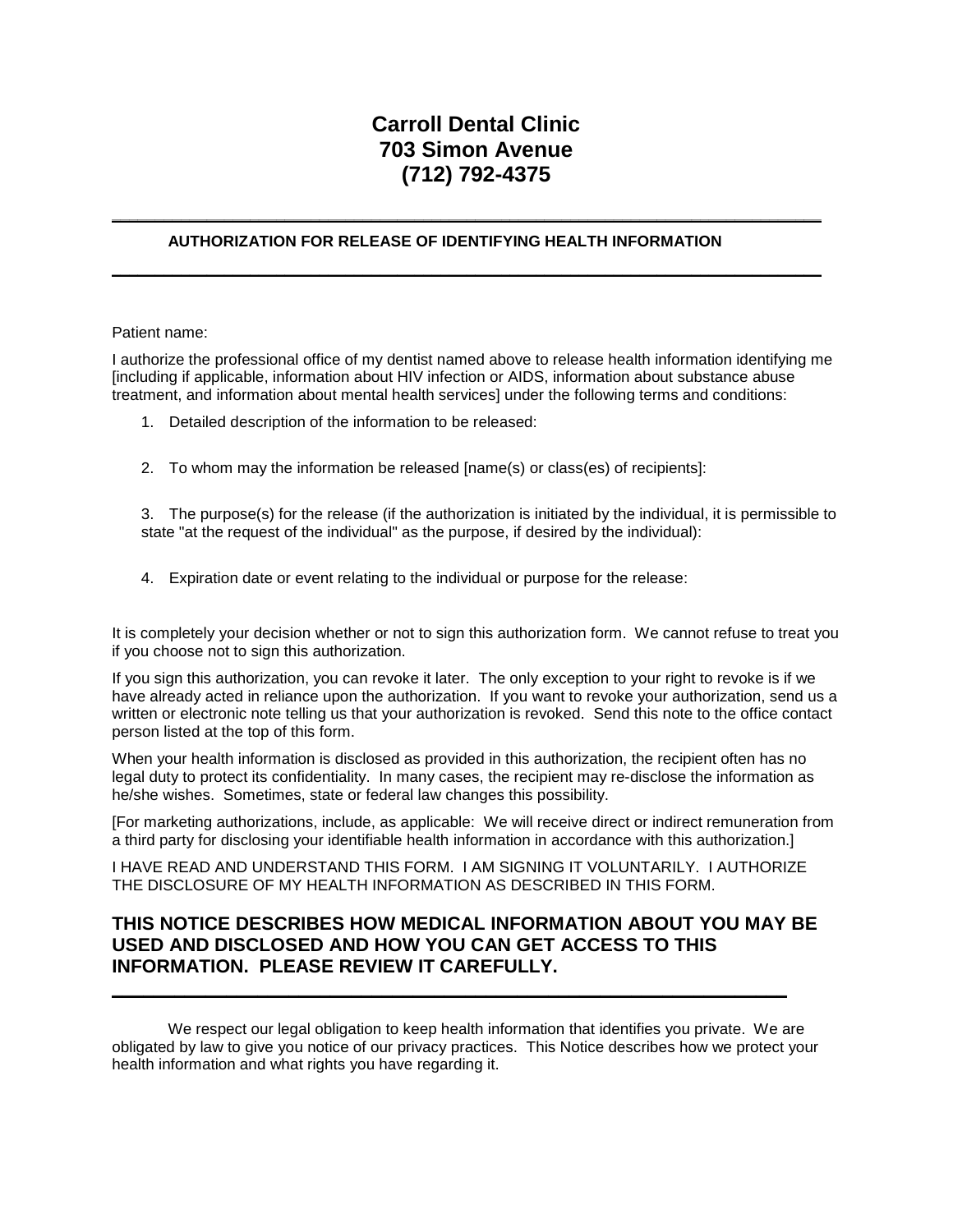# **TREATMENT, PAYMENT, AND HEALTH CARE OPERATIONS**

The most common reason why we use or disclose your health information is for treatment, payment or health care operations. Examples of how we use or disclose information for treatment purposes are: setting up an appointment for you; examining your teeth; prescribing medications and faxing them to be filled; referring you to another doctor or clinic for other health care or services; or getting copies of your health information from another professional that you may have seen before us. Examples of how we use or disclose your health information for payment purposes are: asking you about your health or dental care plans, or other sources of payment; preparing and sending bills or claims; and collecting unpaid amounts (either ourselves or through a collection agency or attorney). "Health care operations" mean those administrative and managerial functions that we have to do in order to run our office. Examples of how we use or disclose your health information for health care operations are: financial or billing audits; internal quality assurance; personnel decisions; participation in managed care plans; defense of legal matters; business planning; and outside storage of our records.

We routinely use your health information inside our office for these purposes without any special permission. If we need to disclose your health information outside of our office for these reasons, please let us know if deny special permissions.

# **USES AND DISCLOSURES FOR OTHER REASONS WITHOUT PERMISSION**

In some limited situations, the law allows or requires us to use or disclose your health information without your permission. Not all of these situations will apply to us; some may never come up at our office at all. Such uses or disclosures are:

- when a state or federal law mandates that certain health information be reported for a specific purpose;
- for public health purposes, such as contagious disease reporting, investigation or surveillance; and notices to and from the federal Food and Drug Administration regarding drugs or medical devices;
- disclosures to governmental authorities about victims of suspected abuse, neglect or domestic violence;
- uses and disclosures for health oversight activities, such as for the licensing of doctors; for audits by Medicare or Medicaid; or for investigation of possible violations of health care laws;
- disclosures for judicial and administrative proceedings, such as in response to subpoenas or orders of courts or administrative agencies;
- disclosures for law enforcement purposes, such as to provide information about someone who is or is suspected to be a victim of a crime; to provide information about a crime at our office; or to report a crime that happened somewhere else;
- disclosure to a medical examiner to identify a dead person or to determine the cause of death; or to funeral directors to aid in burial; or to organizations that handle organ or tissue donations;
- uses or disclosures for health related research;
- uses and disclosures to prevent a serious threat to health or safety;
- uses or disclosures for specialized government functions, such as for the protection of the president or high ranking government officials; for lawful national intelligence activities; for military purposes; or for the evaluation and health of members of the foreign service;
- disclosures of de-identified information;
- disclosures relating to worker's compensation programs;
- disclosures of a "limited data set" for research, public health, or health care operations;
- incidental disclosures that are an unavoidable by-product of permitted uses or disclosures;
- disclosures to "business associates" who perform health care operations for us and who commit to respect the privacy of your health information;

Unless you object, we will also share relevant information about your care with your family or friends who are helping you with your dental care.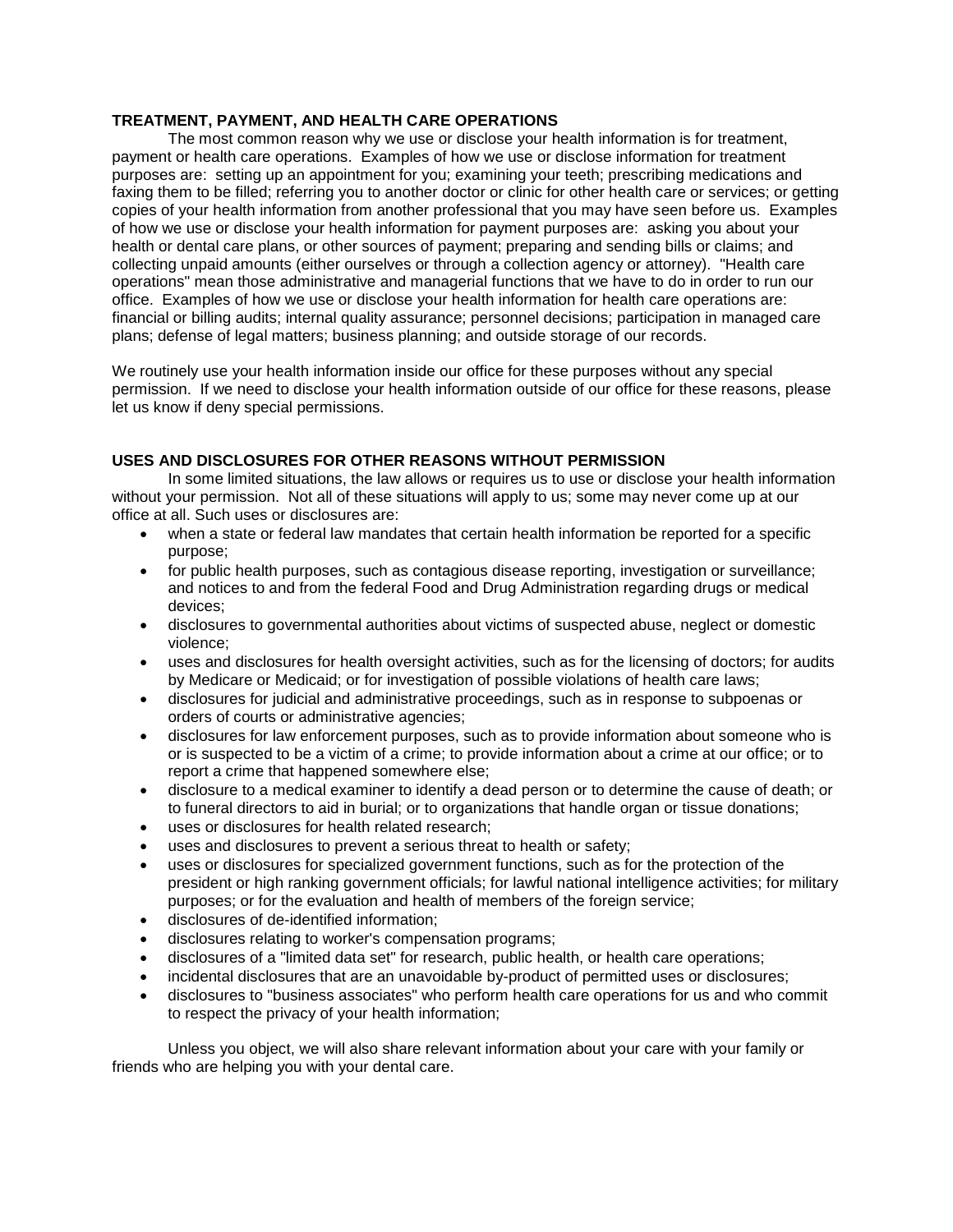#### **APPOINTMENT REMINDERS**

We may call or write to remind you of scheduled appointments, or that it is time to make a routine appointment. We may also call or write to notify you of other treatments or services available at our office that might help you. Unless you tell us otherwise, we will mail you an appointment reminder on a post card, and/or leave you a reminder message on your home answering machine or with someone who answers your phone if you are not home.

#### **OTHER USES AND DISCLOSURES**

We will not make any other uses or disclosures of your health information unless you sign a written "authorization form." The content of an "authorization form" is determined by federal law. Sometimes, we may initiate the authorization process if the use or disclosure is our idea. Sometimes, you may initiate the process if it's your idea for us to send your information to someone else. Typically, in this situation you will give us a properly completed authorization form, or you can use one of ours. If we initiate the process and ask you to sign an authorization form, you do not have to sign it. If you do not sign the authorization, we cannot make the use or disclosure. If you do sign one, you may revoke it at any time unless we have already acted in reliance upon it. Revocations must be in writing. Send them to the office contact person named at the beginning of this Notice.

#### **YOUR RIGHTS REGARDING YOUR HEALTH INFORMATION**

The law gives you many rights regarding your health information. You can:

- ask us to restrict our uses and disclosures for purposes of treatment (except emergency treatment), payment or health care operations. We do not have to agree to do this, but if we agree, we must honor the restrictions that you want. To ask for a restriction, send a written request to the office contact person at the address, fax or E Mail shown at the beginning of this Notice.
- ask us to communicate with you in a confidential way, such as by phoning you at work rather than at home, by mailing health information to a different address, or by using E mail to your personal E Mail address. We will accommodate these requests if they are reasonable, and if you pay us for any extra cost. If you want to ask for confidential communications, send a written request to the office contact person at the address, fax or E mail shown at the beginning of this Notice.
- ask to see or to get photocopies of your health information. By law, there are a few limited situations in which we can refuse to permit access or copying. For the most part, however, you will be able to review or have a copy of your health information within 30 days of asking us (or sixty days if the information is stored off-site). You may have to pay for photocopies in advance. If we deny your request, we will send you a written explanation, and instructions about how to get an impartial review of our denial if one is legally available. By law, we can have one 30 day extension of the time for us to give you access or photocopies if we send you a written notice of the extension. If you want to review or get photocopies of your health information, send a written request to the office contact person at the address, fax or E mail shown at the beginning of this Notice.
- ask us to amend your health information if you think that it is incorrect or incomplete. If we agree, we will amend the information within 60 days from when you ask us. We will send the corrected information to persons who we know got the wrong information, and others that you specify. If we do not agree, you can write a statement of your position, and we will include it with your health information along with any rebuttal statement that we may write. Once your statement of position and/or our rebuttal is included in your health information, we will send it along whenever we make a permitted disclosure of your health information. By law, we can have one 30 day extension of time to consider a request for amendment if we notify you in writing of the extension. If you want to ask us to amend your health information, send a written request, including your reasons for the amendment, to the office contact person at the address, fax or E mail shown at the beginning of this Notice.
- get a list of the disclosures that we have made of your health information within the past six years (or a shorter period if you want). By law, the list will not include: disclosures for purposes of treatment, payment or health care operations; disclosures with your authorization; incidental disclosures; disclosures required by law; and some other limited disclosures. You are entitled to one such list per year without charge. If you want more frequent lists, you will have to pay for